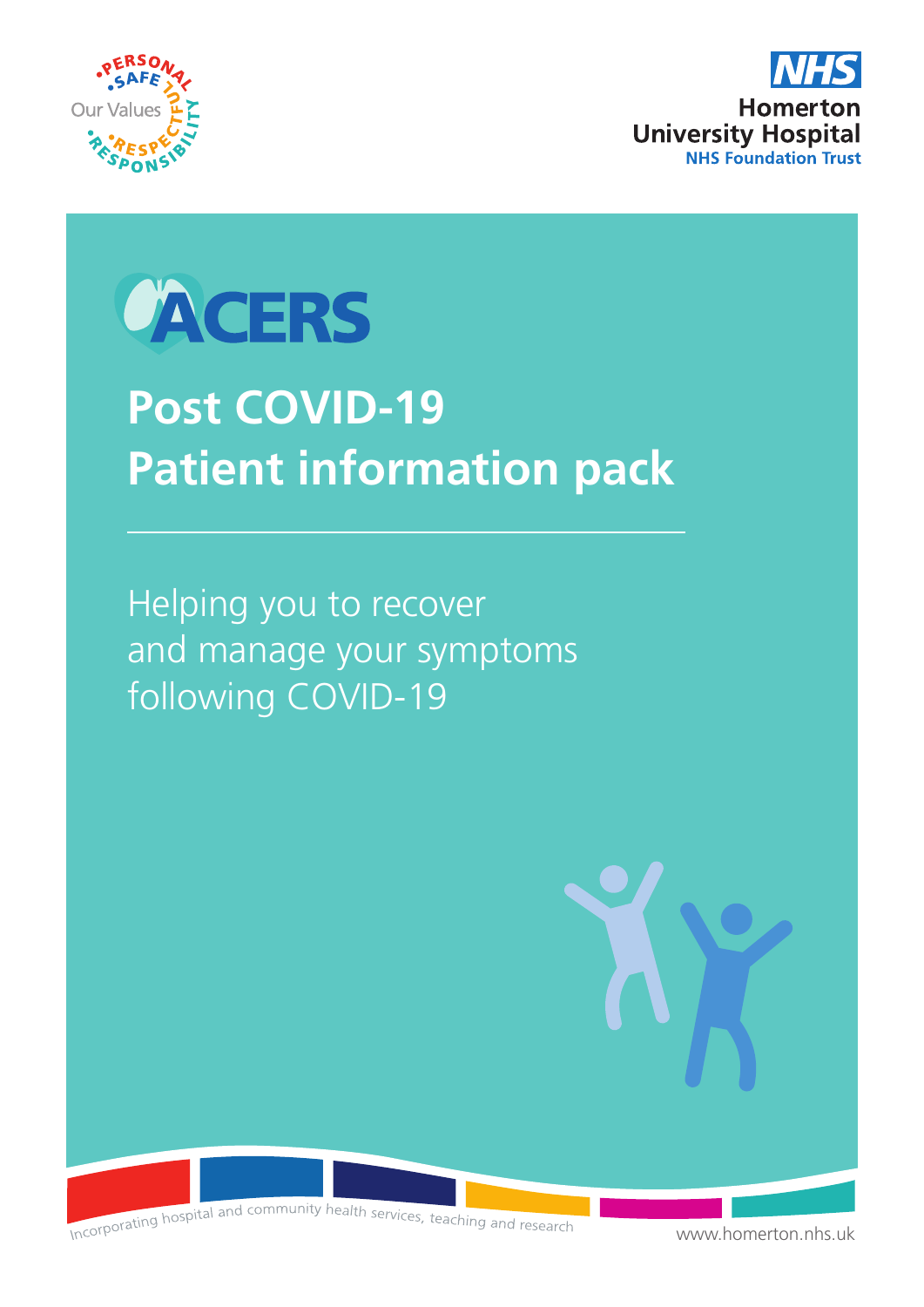### **Contents**

- What is COVID-19 and what symptoms should I expect?
- What do I do if my symptoms get worse? And how might I feel?
- Positions to manage breathlessness
- Exercises to help manage your breathing
- Breathlessness management rectangle
- Managing your cough
- Exercise to help clear phlegm
- Positions to help clear your phlegm
- Managing post COVID fatigue
- Strategies for conserving energy—planning
- Strategies for conserving energy—pacing
- Strategies for conserving energy—prioritising & positioning
- The emotional impact of COVID-19
- Relaxation techniques
- Managing your diet post COVID-19
- 19 Managing your diet post COVID-19 (2) and getting support with shopping
- Managing physical activity and hobbies
- Managing physical activity
- Smoking cessation and COVID-19 Support Hub information
- 23 What to do if my symptoms do not improve and getting psychological support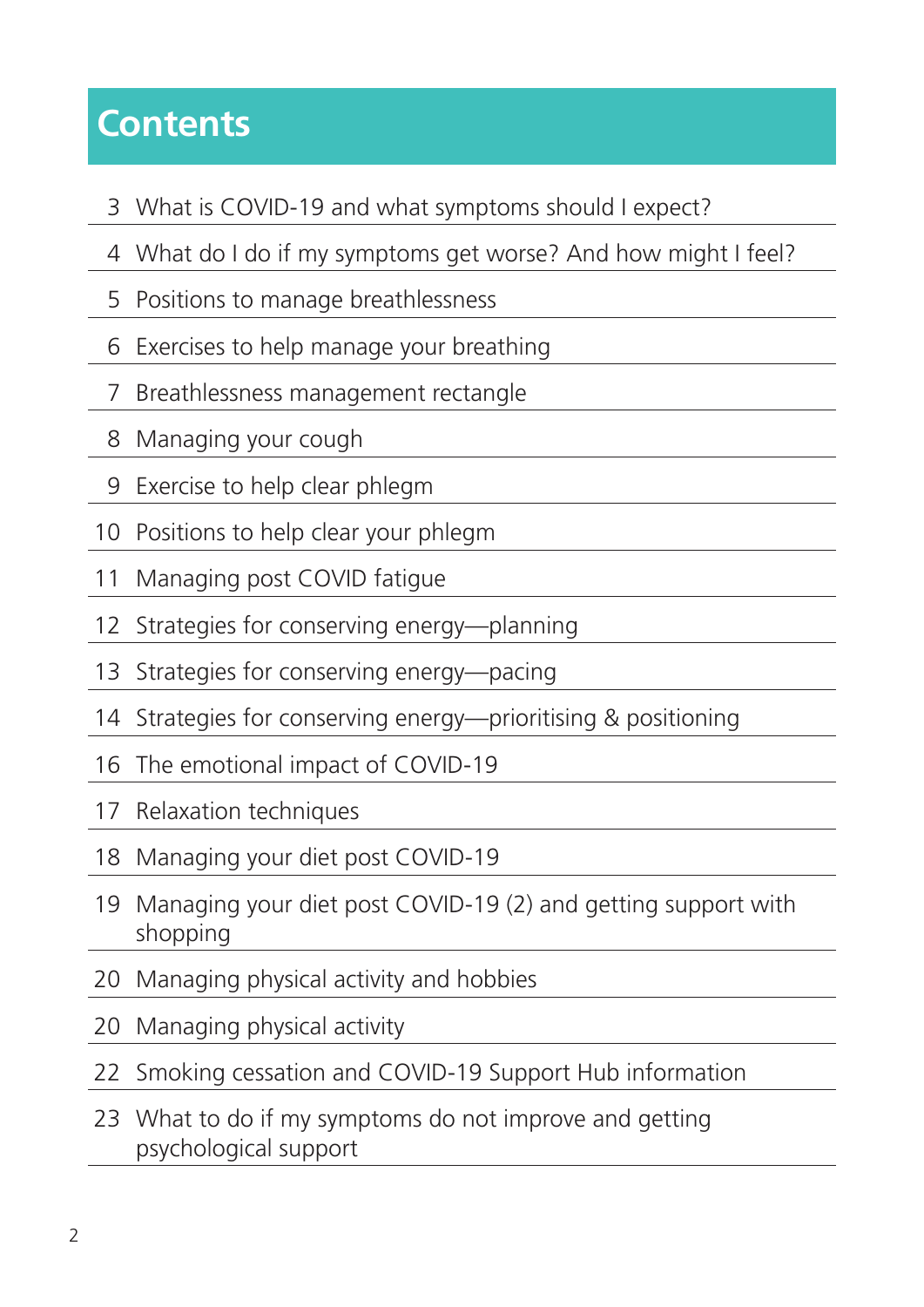## **What is Coronavirus (COVID-19)?**

COVID-19 is a highly contagious virus that mainly attacks the lungs. It is transmitted through droplets created from sneezing and coughing from those infected. The virus enters the body via the nose, mouth and eyes.

#### **The most commonly reported symptoms of COVID-19 are:**

- a new continuous cough
- a fever
- fatigue
- muscle aches
- shortness of breath when moving around
- sputum production
- loss of appetite/taste/smell.

Some people may require hospitalisation to treat these symptoms.

#### **The severity and duration of symptoms for people who have COVID-19 can vary.**

For most people, symptoms last 7-14 days and will be very mild. To manage mild symptoms:

- stay hydrated
- take paracetamol if you have a temperature
- rest
- get up and move about at regular intervals.

#### **If you need additional advice, visit the NHS 111 online service www.111.[nhs.uk/covid-19/](http://nhs.uk/covid-19/)**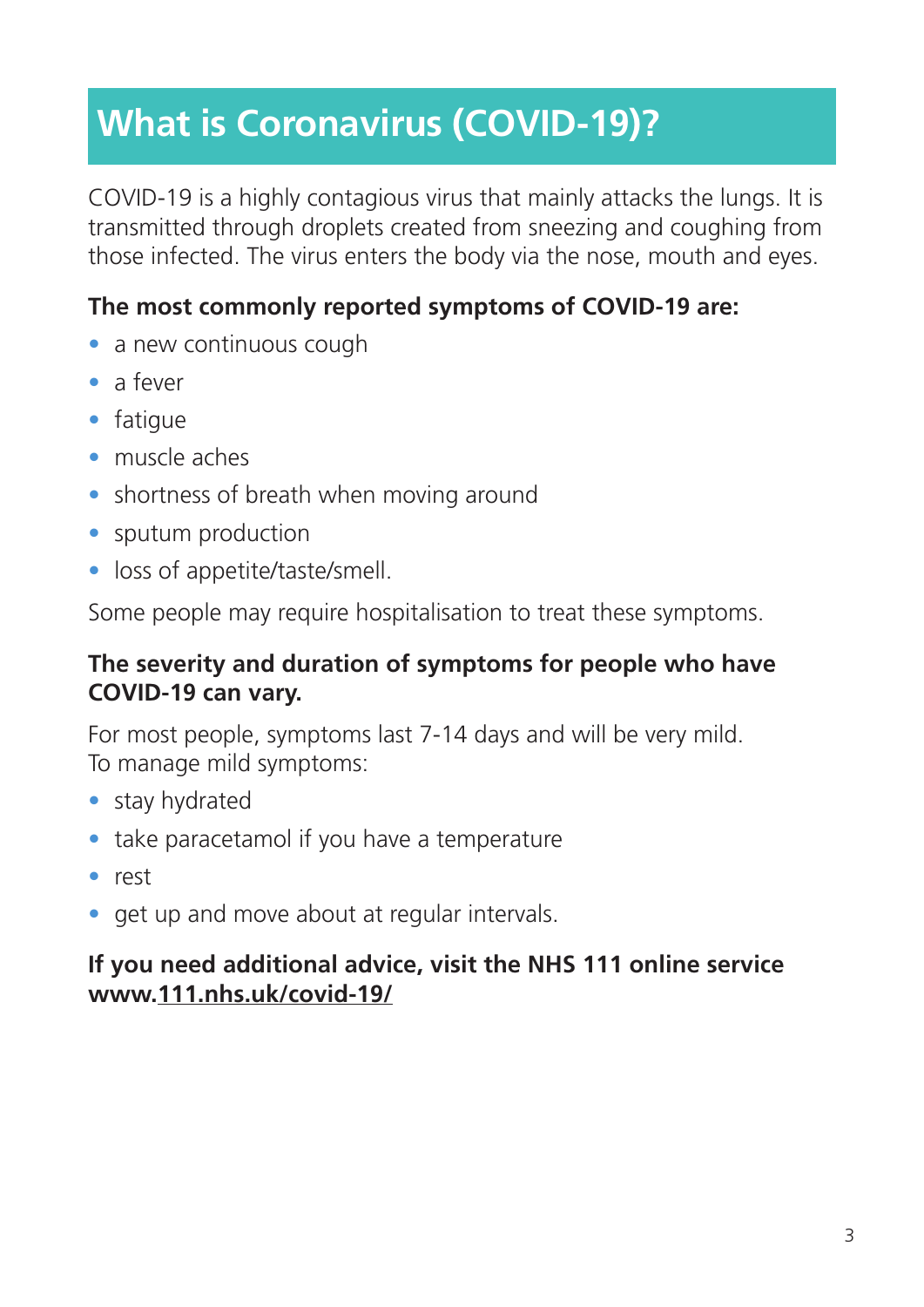### **What do I do if my symptoms get worse?**

#### **Monitor your symptoms regularly. If you get one of the following:**

- Worsening shortness of breath
- A new or returning fever
- Worsening ability to concentrate
- Chest pain

**Please call 111 for more advice or for a medical emergency, dial 999 immediately.**

### **How might I feel after having COVID-19?**

You may find that your symptoms last for weeks or possibly months, especially if you have been in hospital or had severe COVID-19 symptoms. This pack contains information on how to manage the following symptoms:

- **• Severe fatigue**
- **• Ongoing breathlessness**
- **• Muscle weakness**
- **• Post viral cough**
- **• Difficulties with memory/confusion**

This might make it more difficult to do the things you are normally able to do, such as housework, having a wash, getting dressed or walking up and down the stairs.

### **How are you feeling?**

As well as the physical symptoms listed above, it is very common to experience feelings of anxiety and low mood. Some people who have had treatment in hospital may also experience anxiety or unpleasant memories about their stay. **For further support, please see page 22**.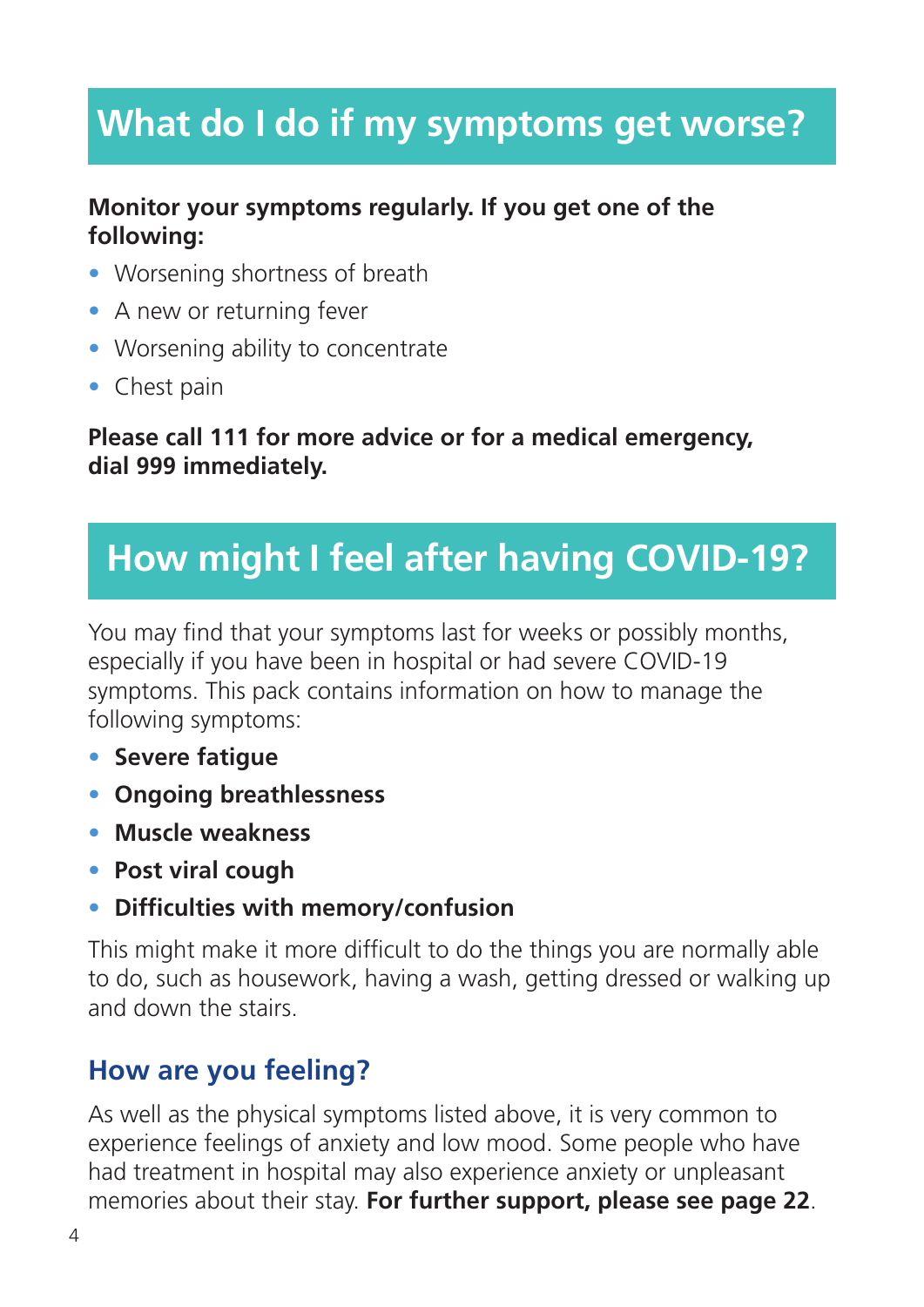### **Positions to manage breathlessness**

Following COVID-19 you may find you have continued breathlessness.

You should monitor this and if it gets worse seek further review from<br>vour GP or 111. your GP or 111. further review from

These positions can help ease your breathlessness and can be used when resting or when mobilising.

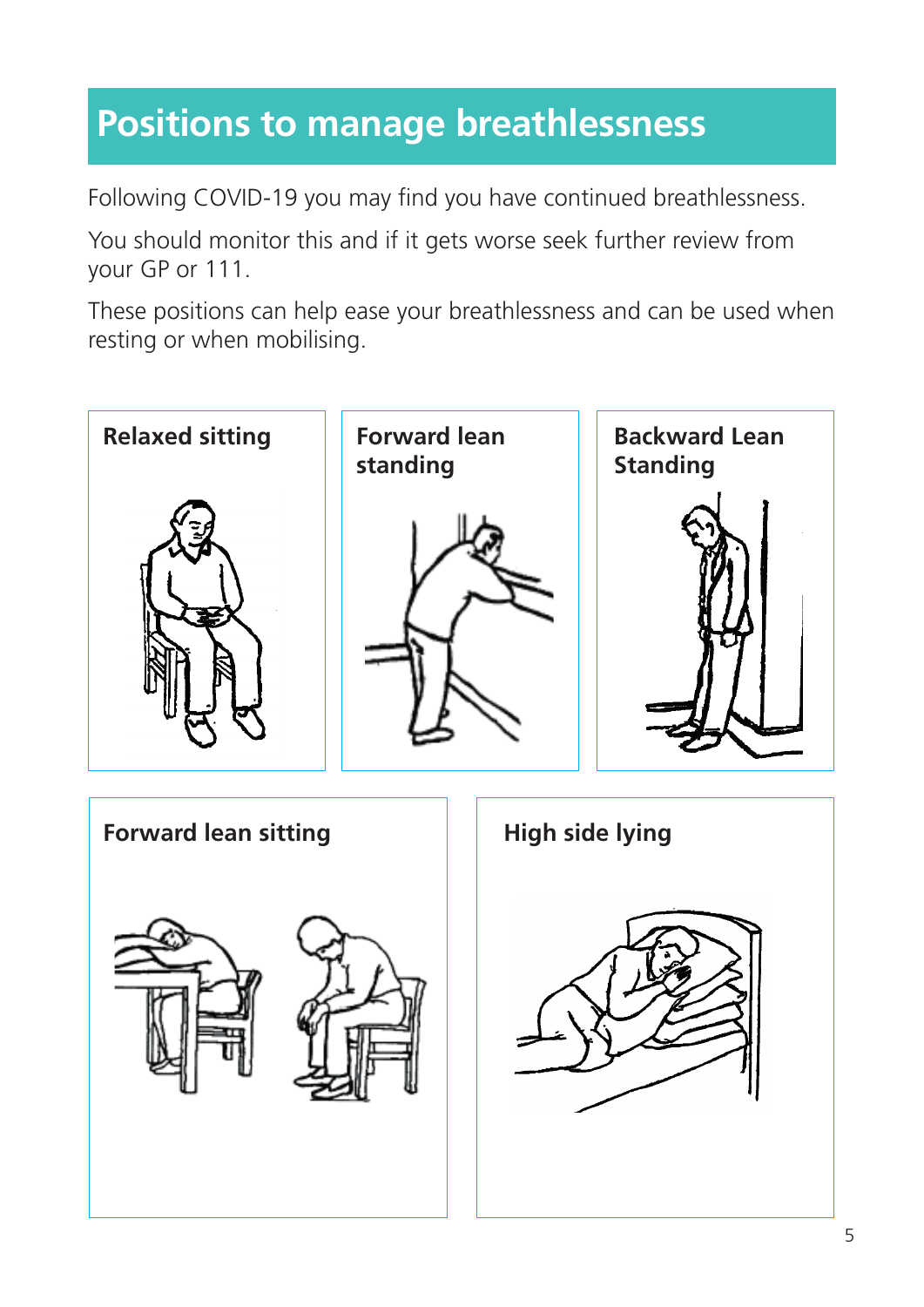### **Exercises to help manage your breathing**

**Breathing exercises can help you manage your breathlessness and reduce its impact on your every day activities.**

#### **Breathing control**

- Take a slow breath in through your nose
- Try to relax your shoulders and neck
- Allow the air to fill up from the bottom of your lungs to the top of your chest



• Breathe gently out through pursed lips (as if you were going to blow out a candle) to create space for the next breath in

#### **Breathing control while walking**

This will help you walk on the flat, climb stairs and negotiate slopes. Try to keep your shoulders and upper chest relaxed and use your breathing control. Time your breathing with your stepping.

- **Breathe in 1 step**
- **Breathe out 1 or 2 steps**

### **Keep cool**

Make sure you have good air circulation in the room by opening a window or door.

Use a wet flannel to cool the area around your nose and mouth this can help reduced the sensation of breathlessness.

#### **Additional oxygen will not make you feel less breathless!**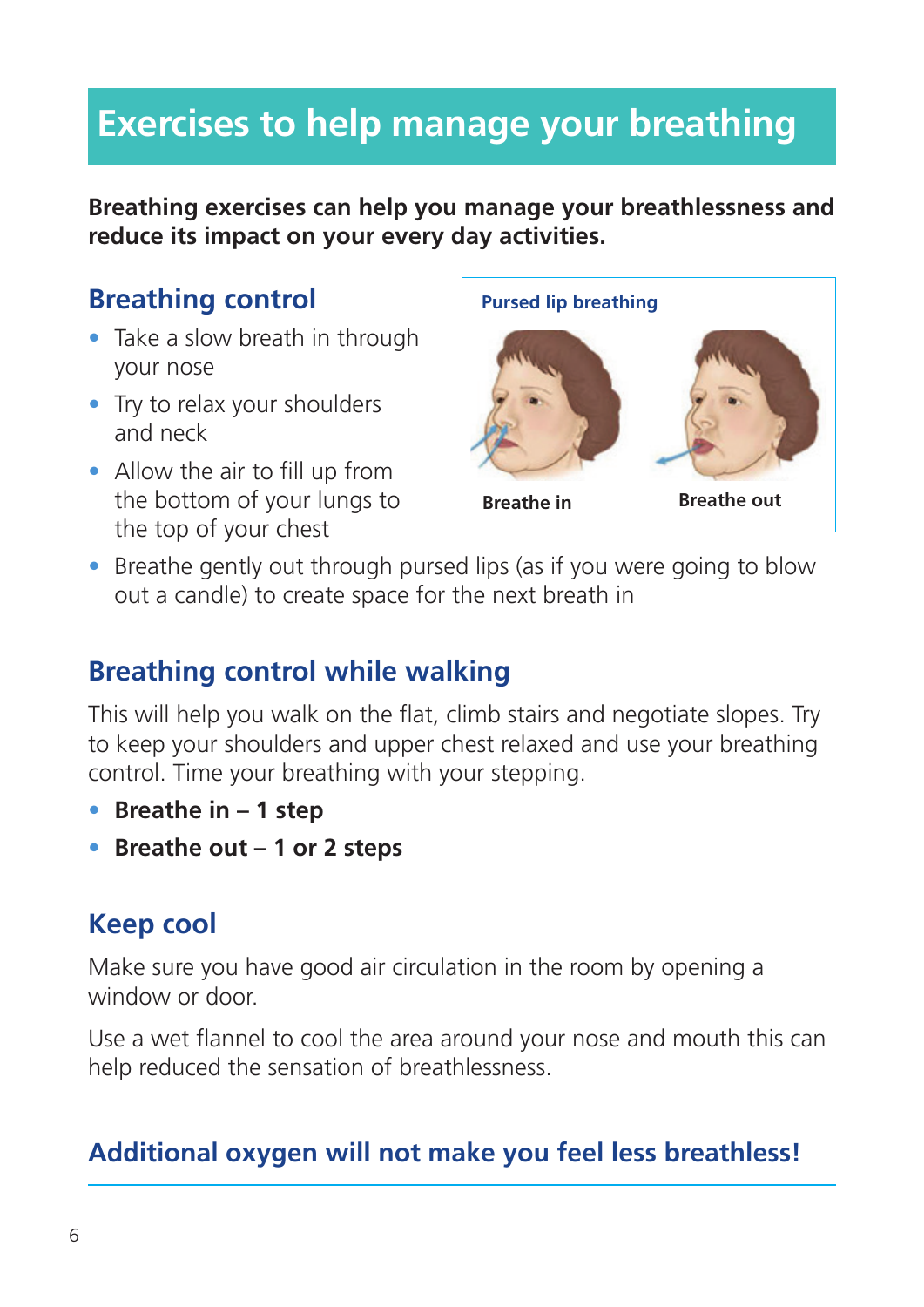### **Breathe a rectangle**

Find a comfortable position.

Look for a rectangle shape in the room e.g. a window, door or TV screen.

Move around the sides of the rectangle with your eyes, breathing in on the short sides and out on the long sides.

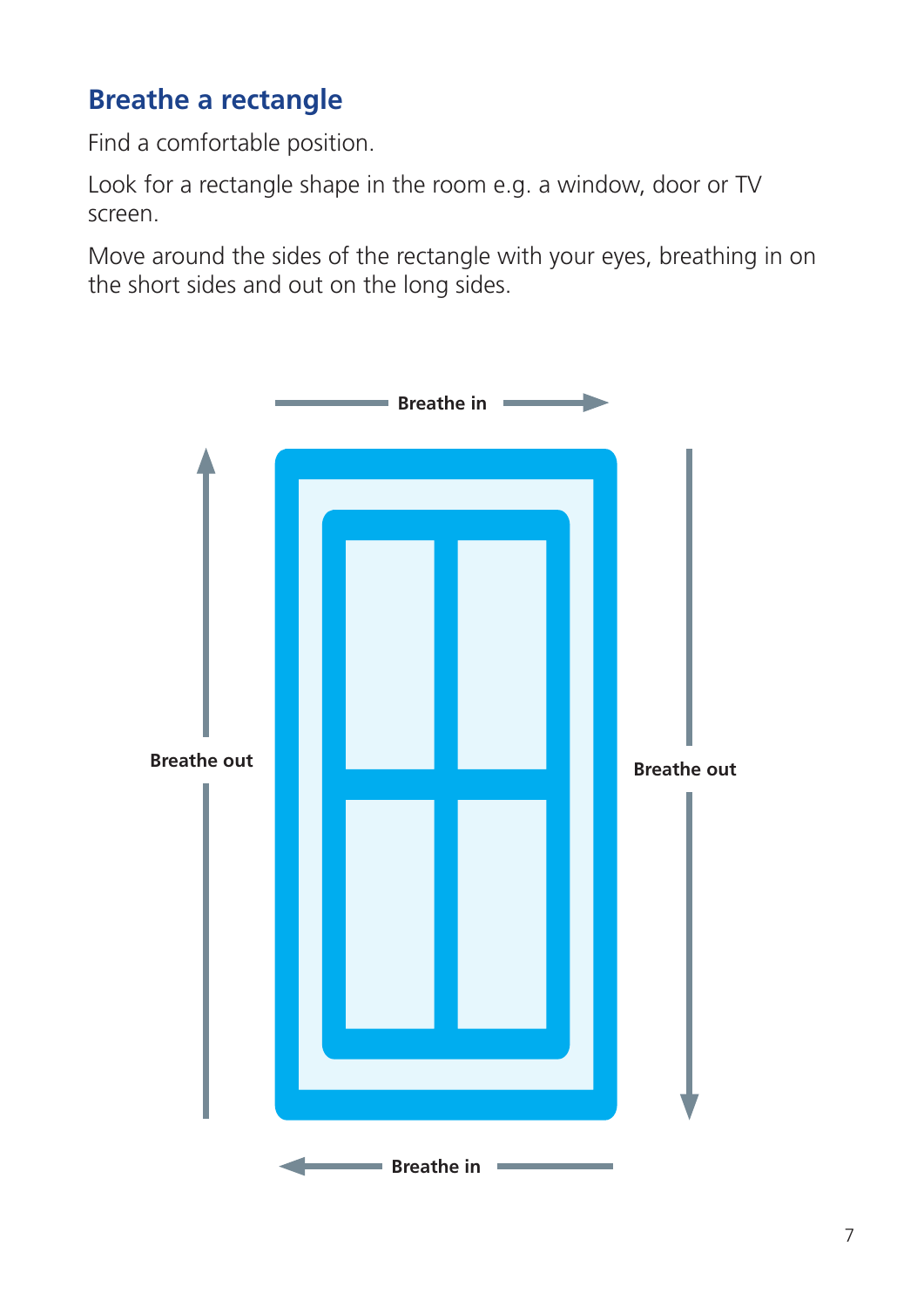### **Managing your cough**

**A dry cough is one of the most commonly reported symptoms for COVID-19 however in some cases it may be productive of phlegm.** 

#### **Strategies to manage a dry cough**

- Stay well hydrated
- Sipping a soft drink take small sips, one after the other, avoid taking large sips
- Steam inhalation pour hot water into a bowl and put your head over the bowl. If comfortable, cover your head and bowl with a towel
- Drink warm honey and lemon or another warm drink, this can help to soothe the throat
- If you do not have a drink to hand, but need to cough, try swallowing repeatedly. This can work in a similar way to sipping water

#### **Strategies to manage a productive cough**

- Keep well hydrated
- Steam inhalation
- Try lying on either side, as flat as you can. This can help drain the phlegm
- Try moving around; this will help to move the phlegm so that you can cough it out

#### **The next page explains some exercises to help you clear your chest**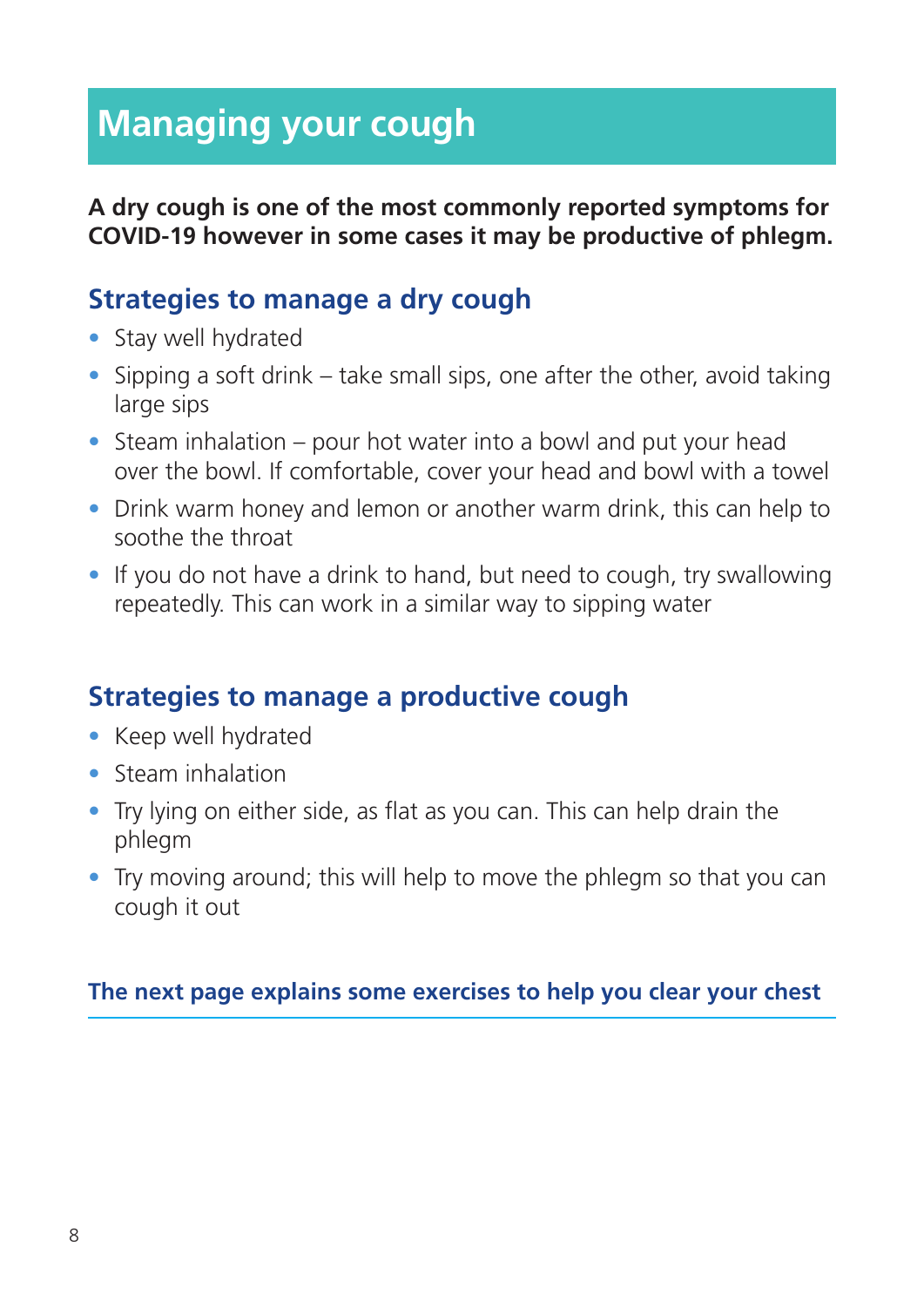### **Exercises to help clear your chest**

Following COVID-19 you may find that you have a productive cough and mucus on your chest.

These exercises and positions can help you clear your chest. These may be recommended by your physiotherapist or nurse following COVID-19.

**Active Cycle of Breathing Technique (ACBT)** exercise consists of three breathing exercises that together help to clear the mucus off your chest.

#### **1. Breathing control**

• Gentle, relaxed breathing with your shoulders relaxed

#### **2. Deep breaths**

- Breath in slowly and deeply
- Gently breath out without forcing it
- Repeat 3-4 times only (too many can make you feel dizzy)
- **3. Forced expiration techniques (Huff)**
- Take a medium sized breath in
- Breath out forcefully for a short time
- Keep your mouth open and use your stomach and chest muscles
- Think 'huffing' a mirror to polish it
- Repeat 1-2 times
- Always finish on a cough or huff
- Stop when your huff is dry on two consecutive cycles

#### **How often and how long?**

- Continue to do until you feel your chest is clearer
- Clear as much mucus as you can without becoming exhausted
- Perform for at least 10 minutes, but no longer than 30 minutes
- If productive 2-3 times per day

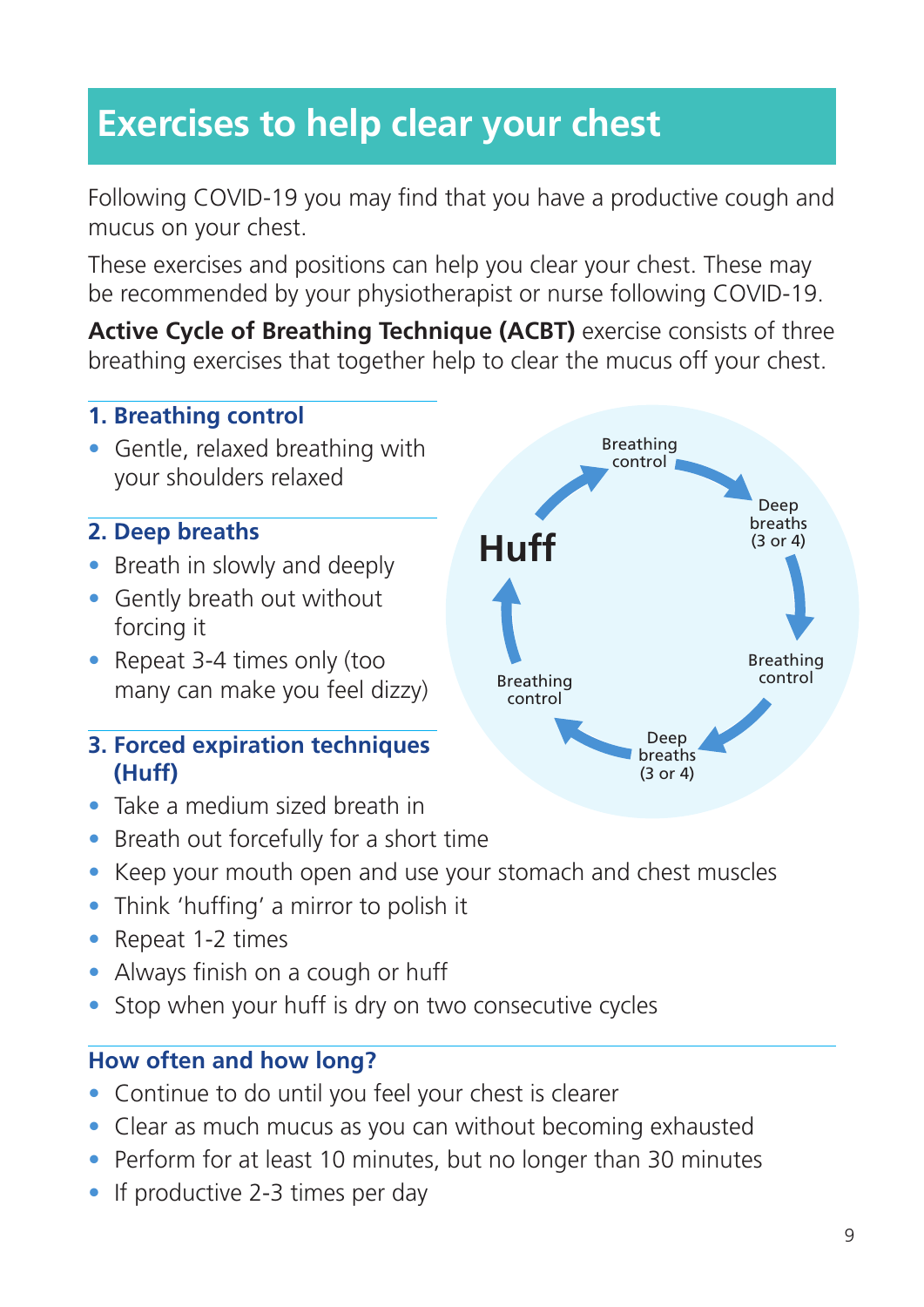### **Positions to help keep your chest clear**

#### **Use the following positions, along with ACBT to help clear your chest. However:**

- don't use immediately before or after a meal
- stop if you have any side effects
- chose the position below that you feel would best drain your lungs, you can do this in discussion with a health care professional.

#### To drain the upper lobes

• Sit comfortably in an upright position. If you are breathless, you may be unable to tolerate these 'head down' positions, so the following may be used:



#### To drain the lower lobes -

• Lie on you right lobe side with two or three pillows under your hips:



#### To drain the middle lobes -

• Lie on your right lobe side with one to two pillows under your hips:



#### **Do not do this if have:**

- Nausea
- Acid Reflux
- Become significantly breathless
- Have blood in your phlegm
- Have a recent chest, spine or rib injury
- Feel wheezy

#### **If you have any of the above, please speak with a health care professional before doing this.**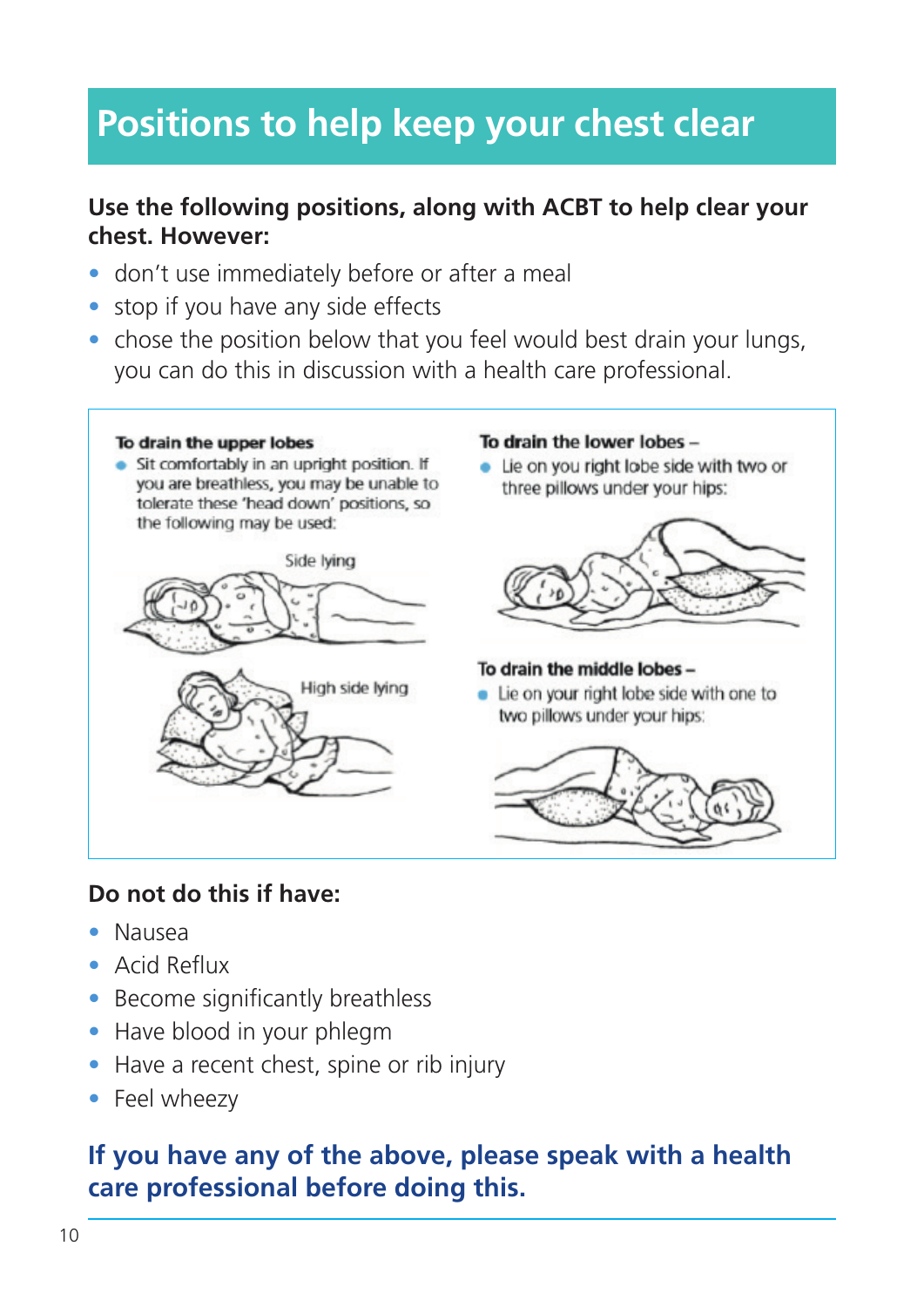### **Fatigue management**

When you first arrive back home you are likely to find that your **energy levels fluctuate** from day to day.

Walking around your home might be difficult, including managing the stairs, accessing toileting facilities and managing your daily routine.

This may result in you needing to adapt the activities that you do to enable you to conserve your energy.

#### **If you find your activities of daily living difficult, you may need a referral to the occupational therapist to complete an assessment.**

#### **Whilst you recover, you may need:**

- to consider a different set up such as single level living either downstairs or upstairs whilst you recover
- specialist equipment to make things easier.



With this analogy in mind it may be useful to keep a note of how tiring different activities are for you in order to help you understand the pattern of your fatigue and enable you to manage and adapt to this better.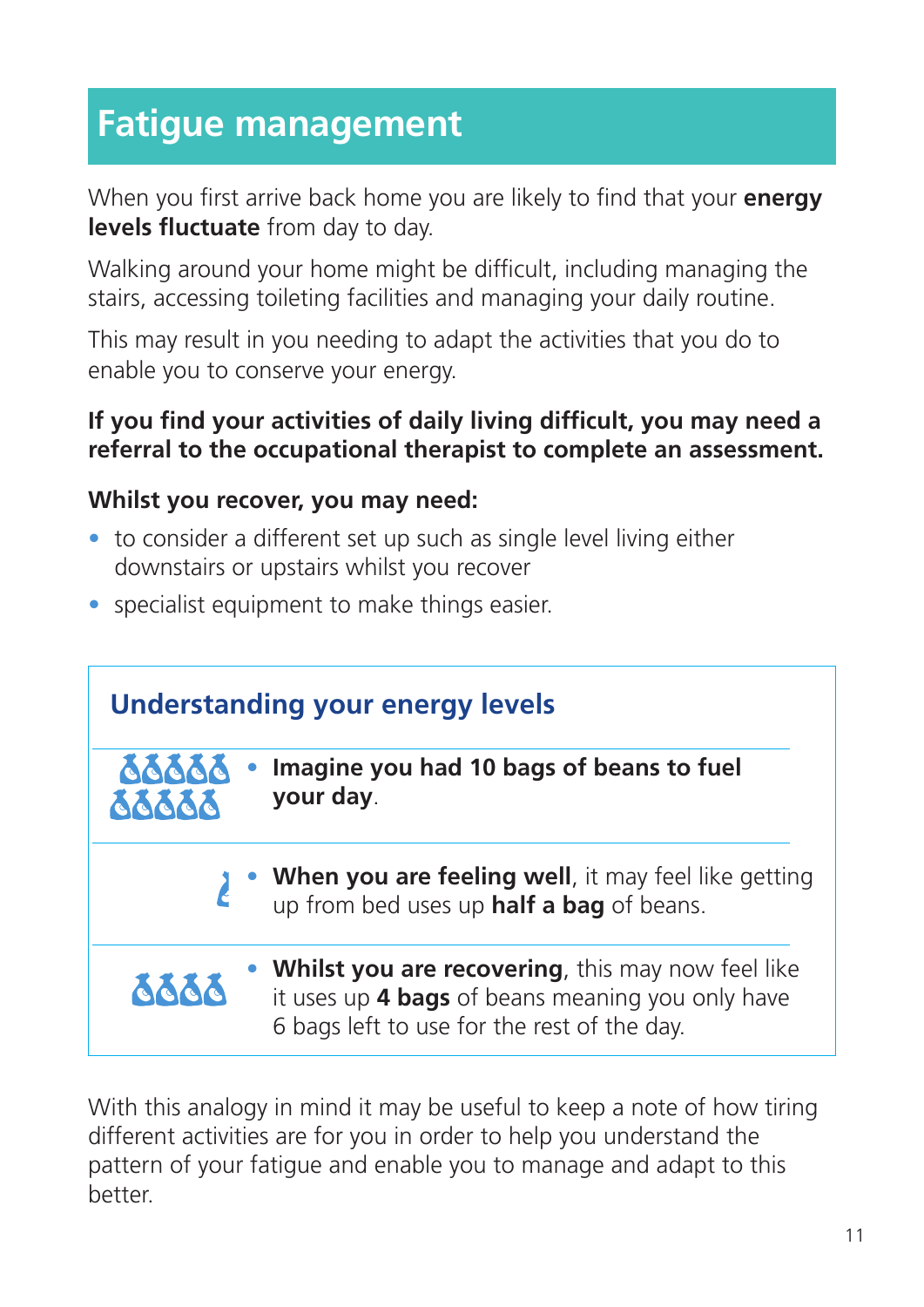### **Conserving your energy using the 'four Ps'**

# P**lanning**

#### **Planning includes organising daily routines to allow completion of essential activities when you have the most energy.**

E.g. many find it more helpful to perform strenuous tasks such as dressing early in the day when strength and stamina are often at their peak.

| V                                                                                                                                                                                                                          |
|----------------------------------------------------------------------------------------------------------------------------------------------------------------------------------------------------------------------------|
| V<br>م بين المركز المركز المركز المركز المركز المركز المركز المركز المركز المركز المركز المركز المركز ال<br>المركز المركز المركز المركز المركز المركز المركز المركز المركز المركز المركز المركز المركز المركز المركز المرك |
| $\blacktriangledown$<br>$\mathcal{L}(\mathcal{L})$ and $\mathcal{L}(\mathcal{L})$                                                                                                                                          |
|                                                                                                                                                                                                                            |

It is important to think about the task prior to performing the task and expending physical energy.

- Think about the steps that need to be completed and items required for the task.
- Prepare the required items ahead of time.
- Keep frequently used items in easily accessible places.
- Have duplicate items available to limit unnecessary trips between the bathroom, bedroom, or kitchen.
- Consider using a bag, basket, or rolling trolley to carry tools or supplies in one trip.
- Consider your weekly routine. It will be beneficial to schedule strenuous activities, such as going to the hairdresser, attending religious services, and shopping, evenly throughout the week instead of all in one day.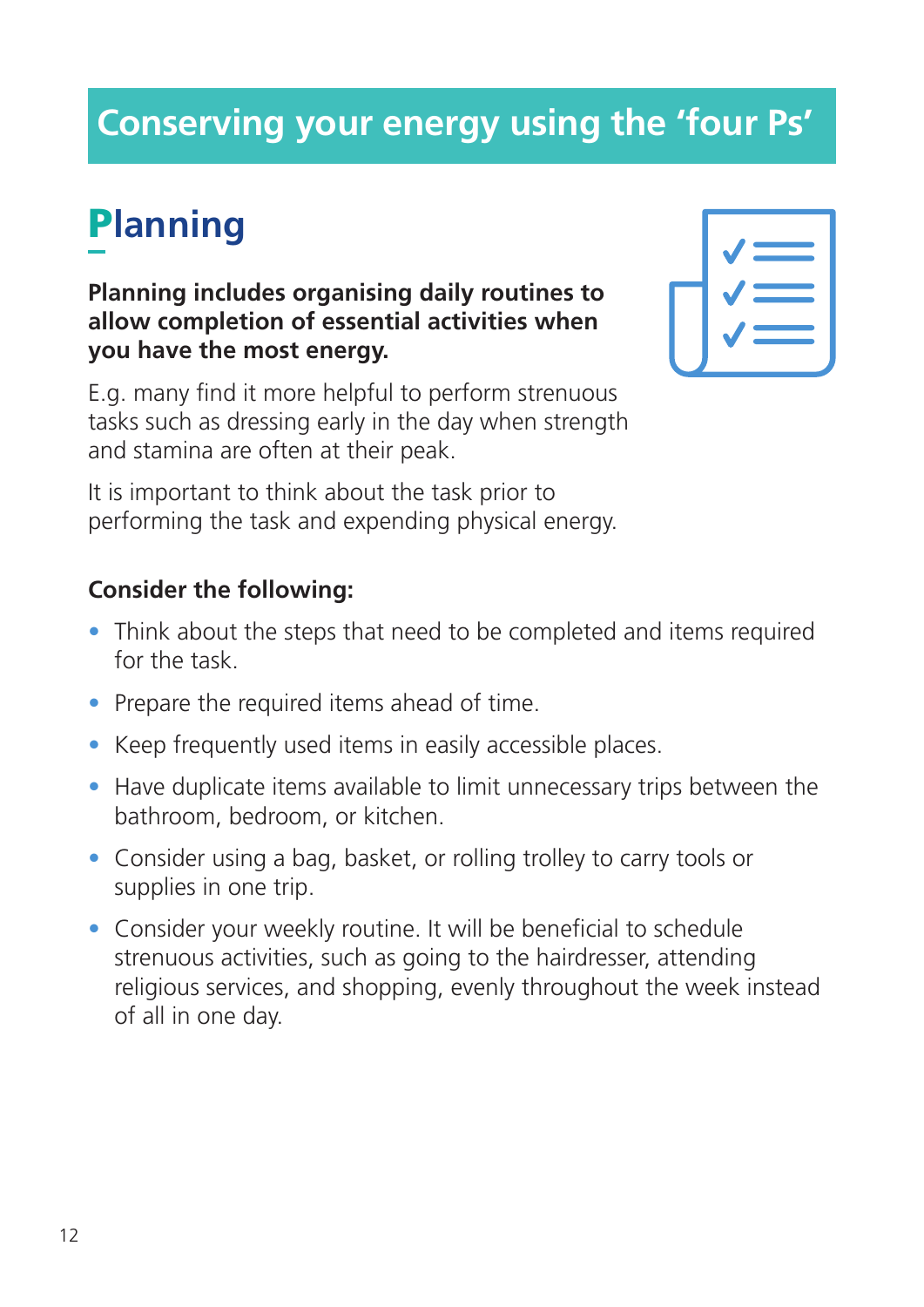# P**acing**

**Once activities are planned, pacing allows individuals to sustain an energy level until the task is completed.**



- Allow plenty of time to complete activities and incorporate frequent rests.
- Perform tasks at a moderate rate and avoid rushing. Although a task may be completed in less time, rushing utilises more energy and leaves less 'in the bank' for later activities.
- Allow plenty of time for rest and relaxation. Take a morning or afternoon nap prior to activities or outings to build up energy.
- Breathe easily and properly during activities. Using these techniques helps decrease shortness of breathe.
- Rethink activities with rest in mind. For example, sit instead of stand while folding clothes or preparing food. Instead of writing 25 holiday cards in one day consider writing five cards per day over five days.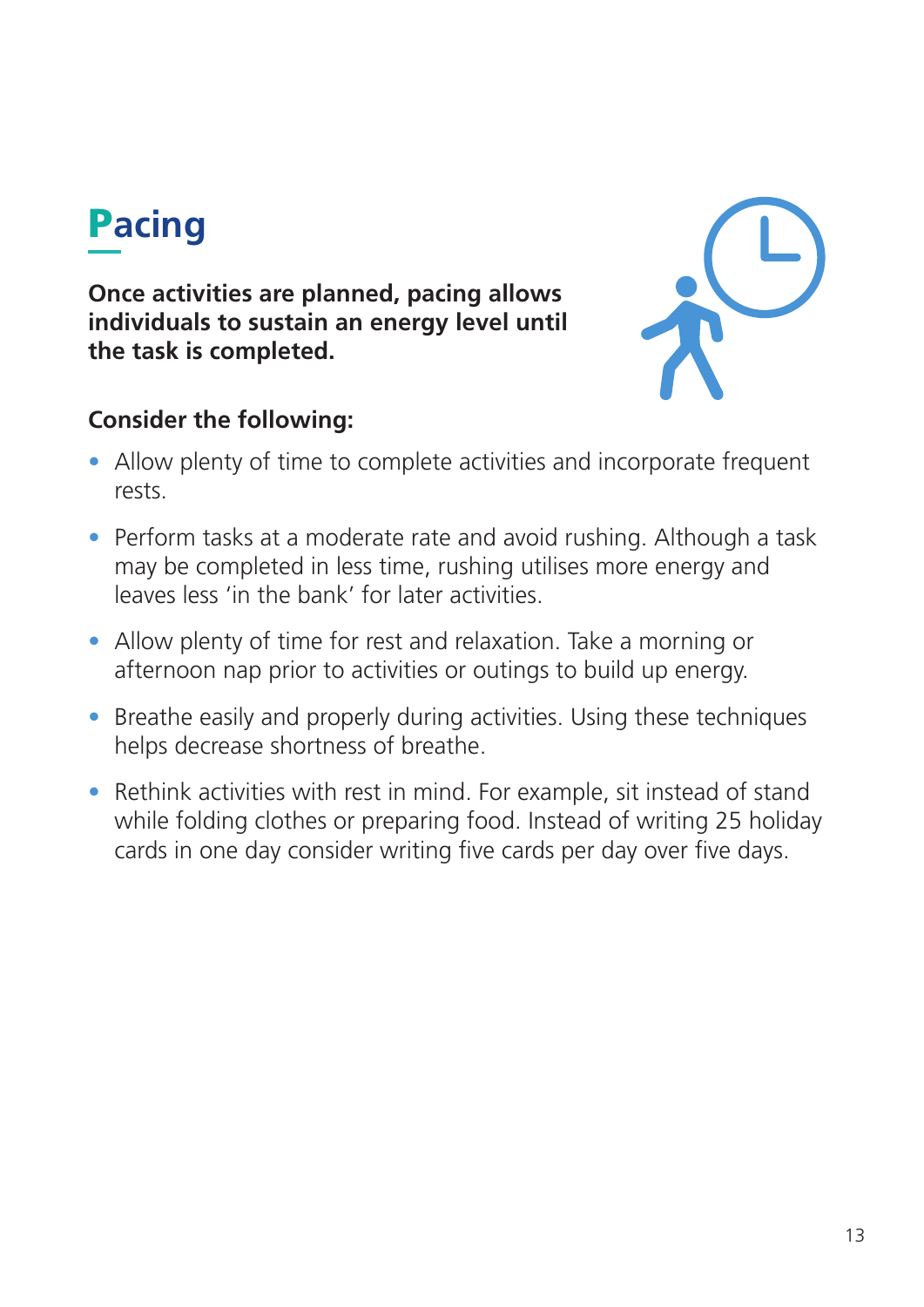# P**rioritising**

**The third strategy is often the most challenging. When faced with limited energy reserves individuals must look critically at work, family, and social roles and keep only those roles that are necessary and pleasurable.**



- Can a friend or family member assist with chores e.g. emptying the rubbish, vacuuming so you have more energy for necessary and pleasurable tasks?
- Eliminate unnecessary tasks, chores or steps of an activity. Look for shortcuts and loosen the rules.
- Be flexible in daily routines enables you to enjoy activities you would like otherwise miss because of fatigue.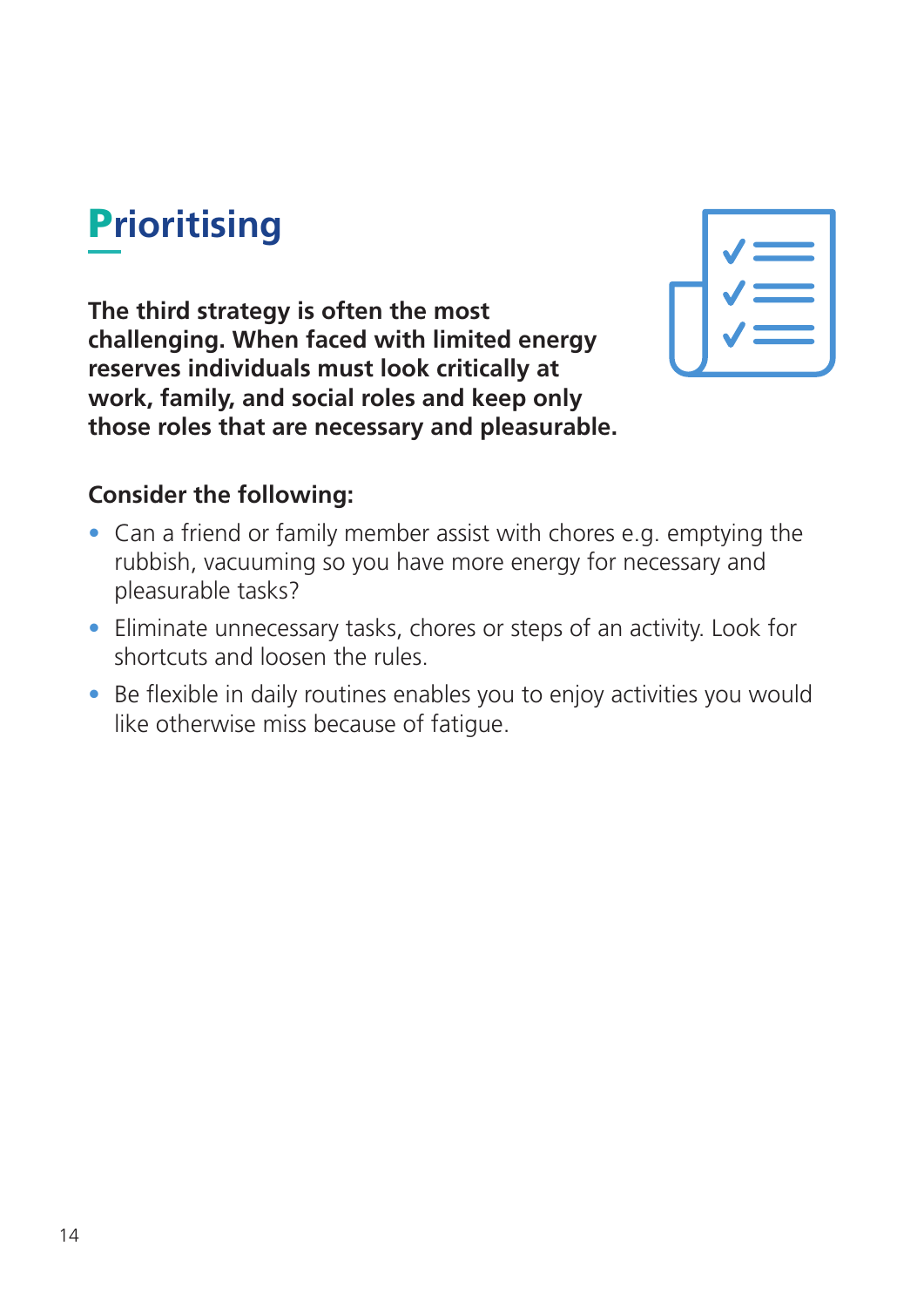# P**ositioning**

**Positioning is extremely effective, but not often considered when addressing energy conservation. Current methods of performing tasks may be using more energy than required.** 



- Storing items at a convenient height to avoid excessive and prolonged stooping and stretching.
- Make sure all work surfaces are at the correct height. If a counter is too short, slouching and bending can occur which results in more energy expenditure.
- Use long-handled devices such as reachers or telescope cleaning tools to avoid unnecessary bending and reaching.
- Facilitate bathing use a shower seat and a hand-held shower head.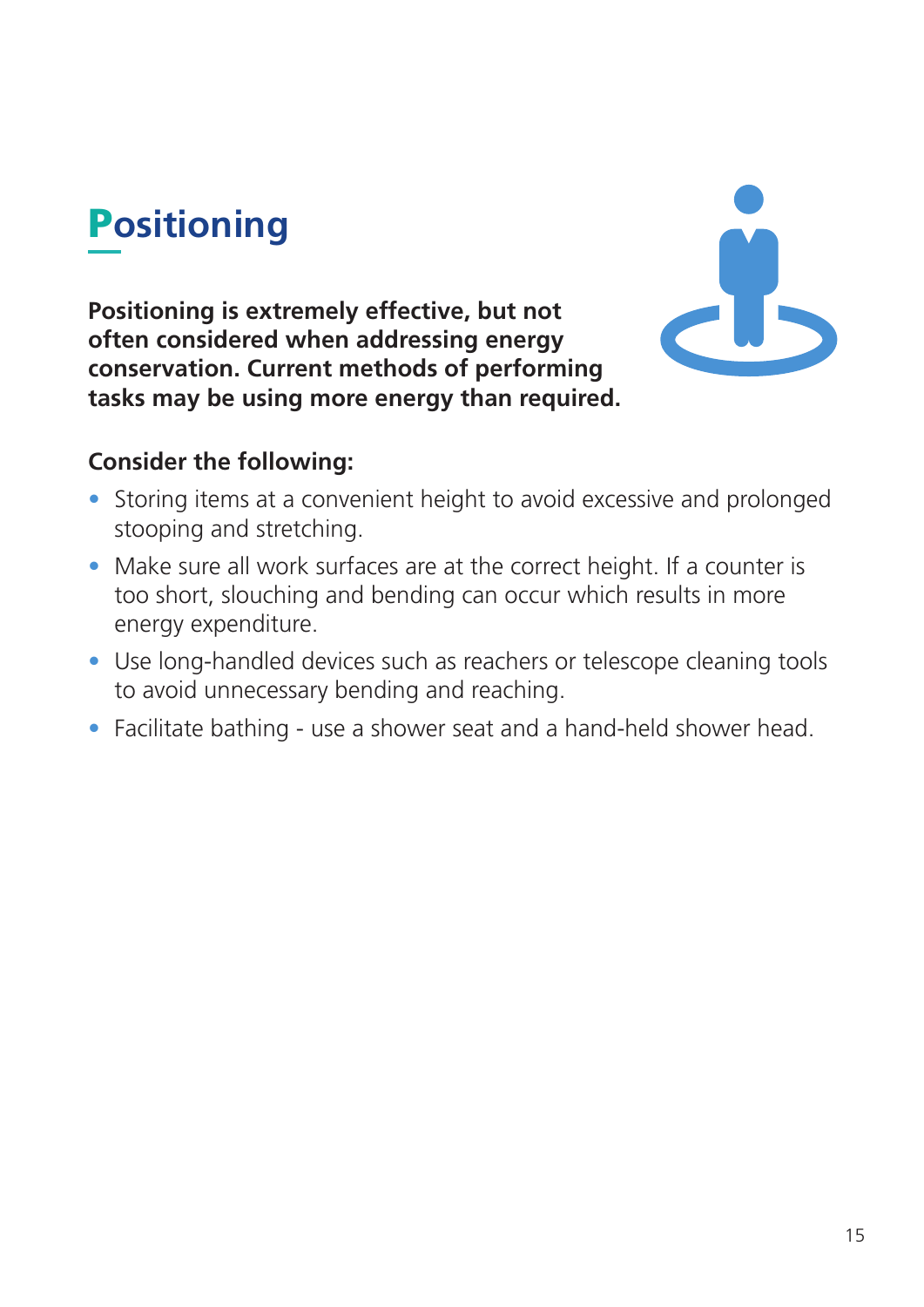### **The emotional impact**

#### **The experience of having COVID-19 can be very frightening. It is very understandable that the experience can have an emotional impact.**

Whether you have had mild or more severe symptoms, these are some common difficulties that you may be having:

- Feeling anxious when breathless
- Worries about health or about family or friends getting ill
- Feeling low in mood
- Poor sleep

#### **If you were treated in hospital, you may also experience:**

- unpleasant images from your stay, that might seem to come 'out of the blue'
- nightmares
- feelings of panic with any reminders of hospital.

#### **What can help?**

- Avoid watching too much news or social media if it is making you feel anxious, try limiting yourself to looking at the news once a day
- Speak to family and friends
- Try to do activities that you find enjoyable and relaxing
- Don't be too hard on yourself if there are some things that you are finding harder to do, remind yourself that recovery takes time
- Focus on what is in your control like eating well
- If you continue to feel overwhelmed by your symptoms, speak to your GP or see pages 22 and 23 of this pack for further resources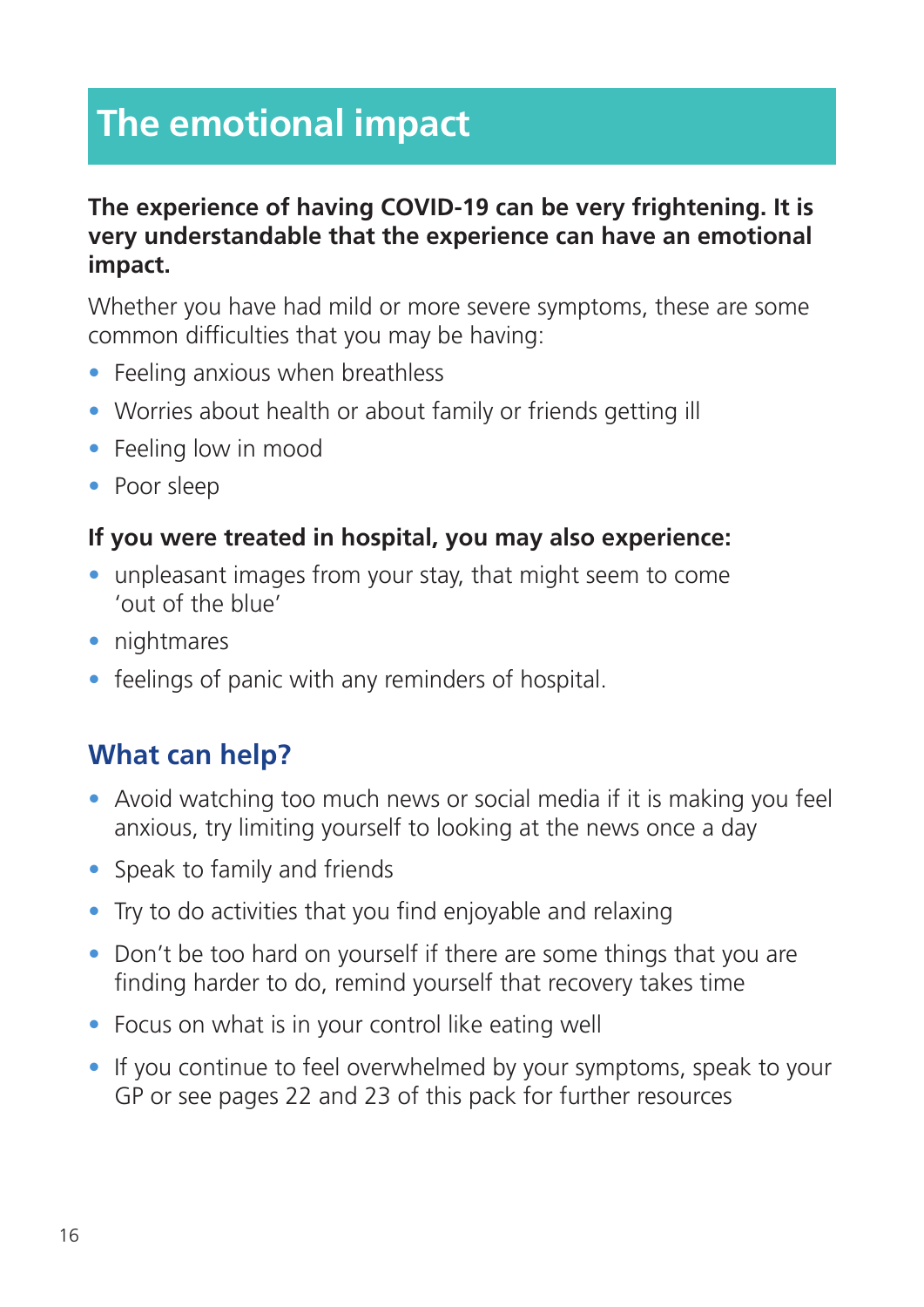### **Relaxation techniques**

#### **Relaxation is an important part of energy conservation.**

It can also help you to control your anxiety, improve the quality of your life and reduce pain and discomfort. Below are two relaxation techniques you can use to manage anxiety and help you relax.

#### **Grounding technique for when you feel anxious**

Take a few slow breaths and ask yourself:

- What are five things I can see?
- What are four things I can feel?
- What are three things I can hear?
- What are two things that I can smell?
- What is one thing I can taste?

Think of these answers to yourself slowly, one sense at a time spending at least 10 seconds focusing on each sense.

#### **Picture yourself somewhere calm**

Think of somewhere relaxing and peaceful. It could be a memory of somewhere you've been or a made up place.

#### **Close your eyes, and think about the details of this place.**

#### **What does it look like**:

- What colours and shapes can you see?
- Can you hear any sounds?
- Is it warm or cool?
- What does the ground feel like?

Spend some time imagining each of these.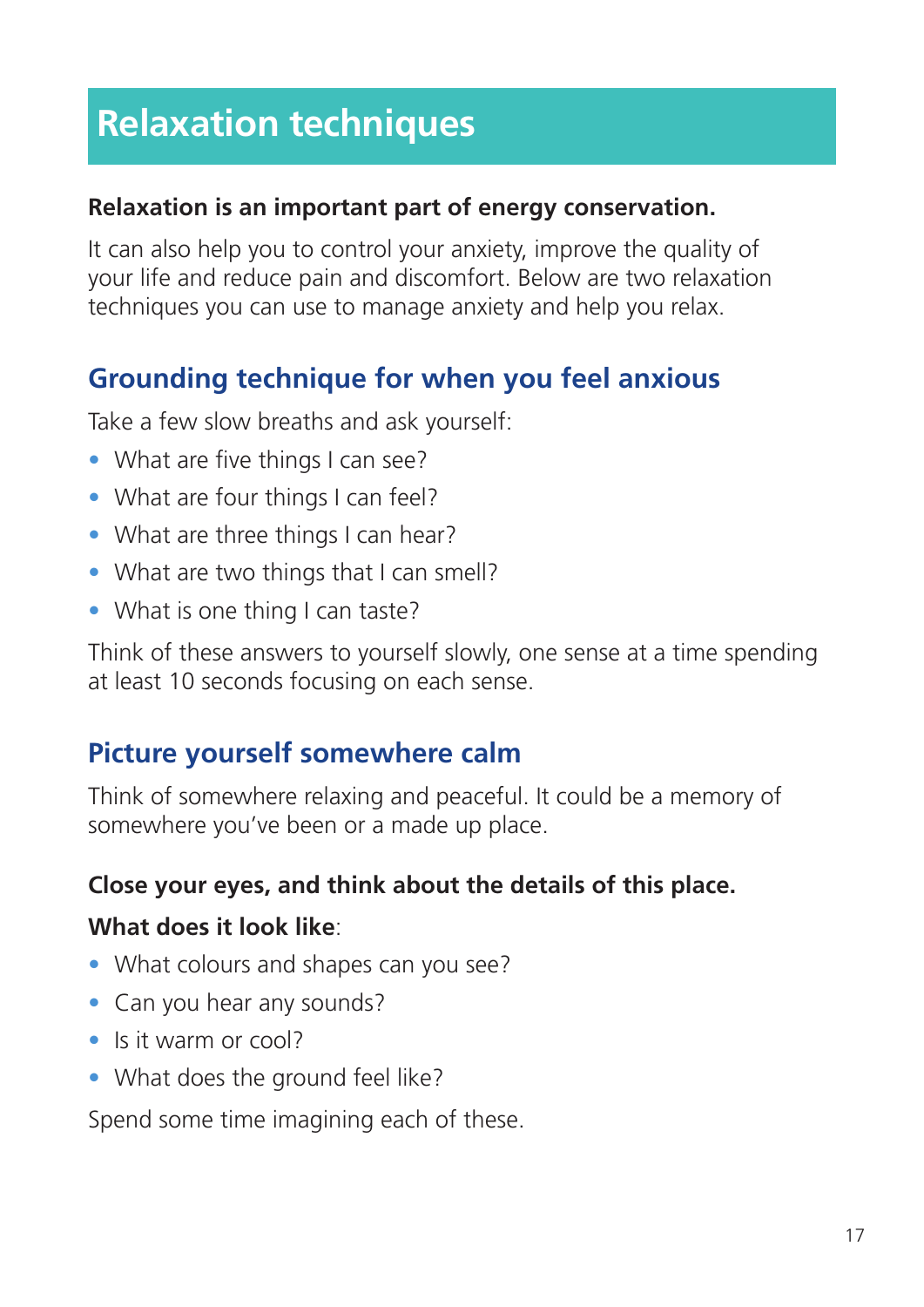## **Managing your diet post COVID-19 (1)**

**You may find your taste changes during and for a period of time following COVID-19. However it is important to eat and remain well hydrated.**

#### **What makes food and drink important?**

When our body is fighting an infection it needs more **energy** and more **fluids** to help; so we need to eat and drink more than we usually would if we were well.

When our body is recovering from an infection it needs more building blocks (from **protein** foods) to repair and enough vitamins and minerals help the process along.

#### **What can you do to make the most of your food and drink?**

Continuing to choose foods higher in protein together with gradually getting back to normal activity levels will help to rebuild your strength...

Aim to have **3** hand size items from this **Protein** group daily



Beans, pulses, fish, eggs, meat and other proteins. Eat more beans and pulses, less red and processed meat.

Aim to have **3** thumb size items from this **Dairy\*** group daily



**\*If you want to gain weight choose the full fat and full sugar versions.**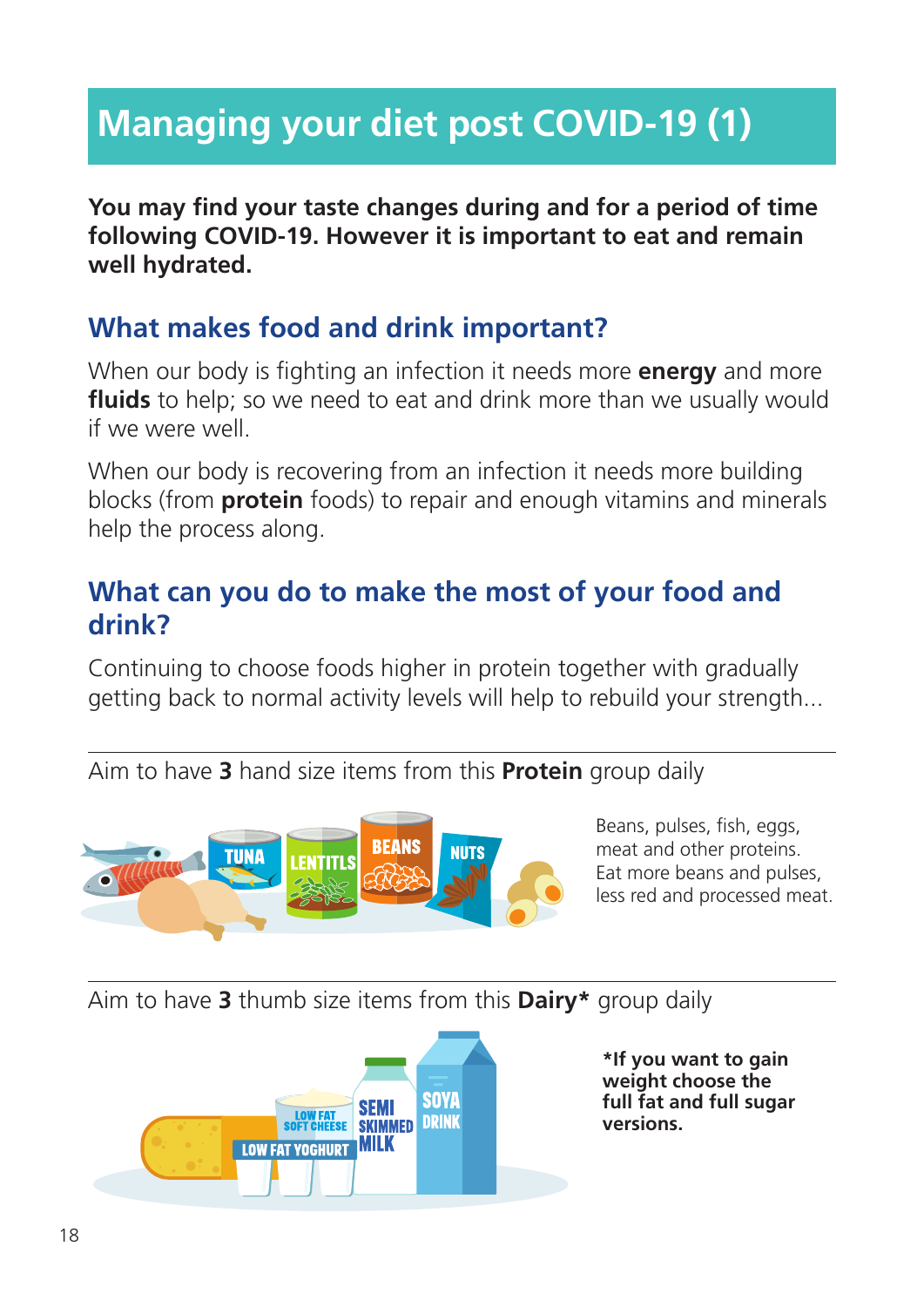## **Managing your diet post COVID-19 (2)**

#### **How can you get enough vitamins and minerals?**

Aim to have **5\*** handfuls from this **fruit and vegetabl**e group each day

Eat with the rainbow; different colours provide different vitamins and minerals.

\*If this is difficult you may want to buy a daily multivitamin & mineral supplement; your pharmacist can advise you.



#### **If you need more help and support your GP can refer you to the community dietitian**

### **Diet and shopping support**

For groceries, pick up and deliveries, telephone befriending and welfare advise complete the online form www[.community.hackney.gov.uk/](https://community.hackney.gov.uk/) or call Hackney Council helpline 020 8356 3111.

#### **For those who need to shield:**

www[.coronavirus-vulnerable-people.service.gov.uk](https://coronavirus-vulnerable-people.service.gov.uk)

Your healthcare professional can refer you to Hackney Foodbanks upon request

#### **Useful nutrition information online:**

[www.bda.uk.com/resource/malnutrition-pathway-covid-19-leaflets.html](http://www.bda.uk.com/resource/malnutrition-pathway-covid-19-leaflets.html)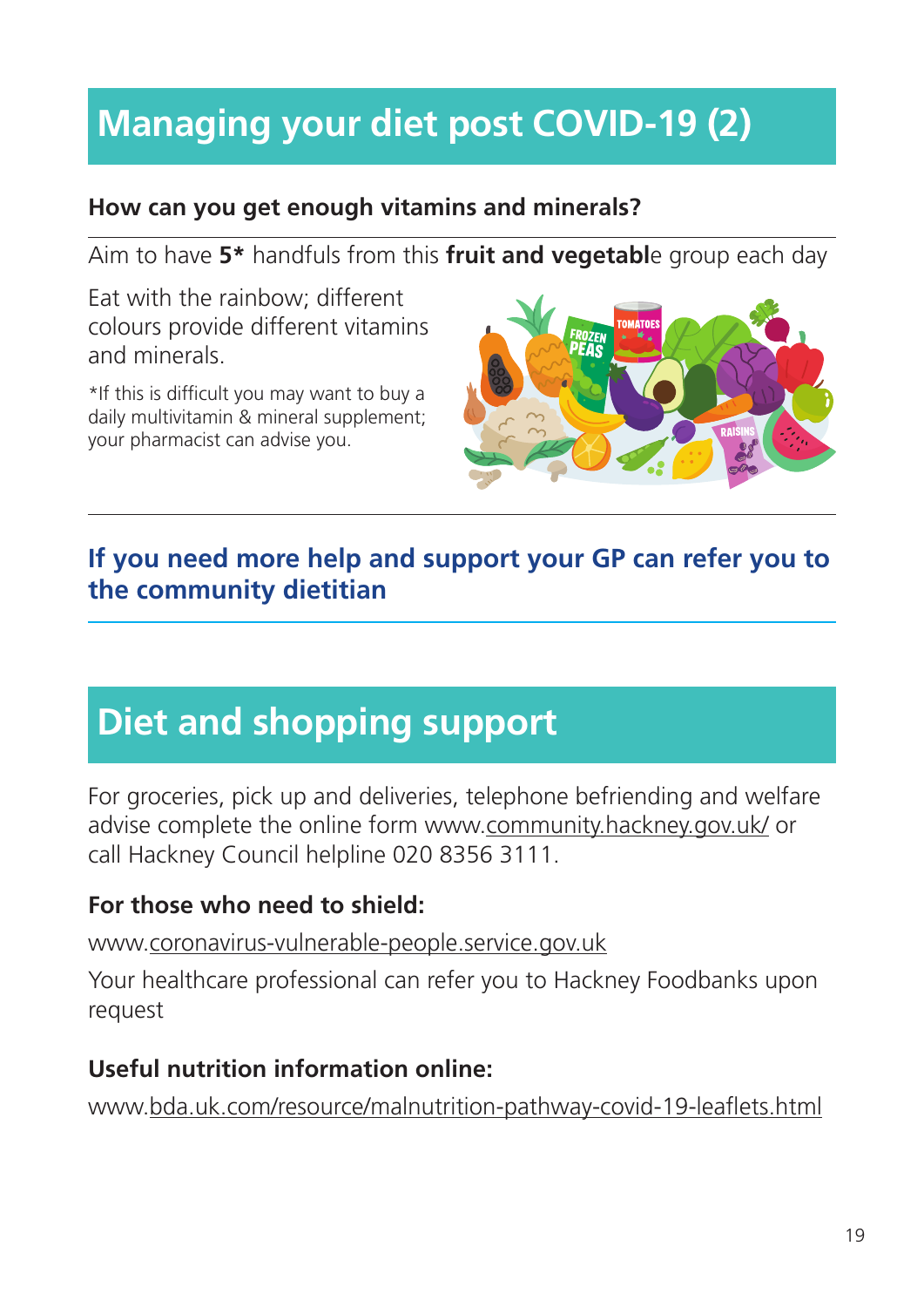### **Physical activity advice following COVID-19**

Spending time in hospital or being ill at home with COVID-19 can result in a significant reduction in muscle strength, particularly in your legs. This can be for a number of reasons, but mainly due to inactivity.

#### **It's not harmful to get out of breath when doing physical activity, this is a normal response.**

However if you are too breathless to speak, slow down until your breathing improves. Try not to not get so breathless that you have to stop immediately, remember to pace your activities.

You might have been given some exercises to do in hospital or in the community by a physiotherapist.

Make sure you keep doing these regularly however if you are unsure, contact the prescribing therapist.



Do not overdo it, try to increase your activity levels slowly.

### **Social life and hobbies**

When you've been seriously ill, you may feel differently about things and you may not want to do things you used to enjoy. You may:

- not feel like seeing lots of people at once
- find it difficult to concentrate
- find it hard to follow a TV programme.

#### **Your concentration will get better and your memory will usually improve.**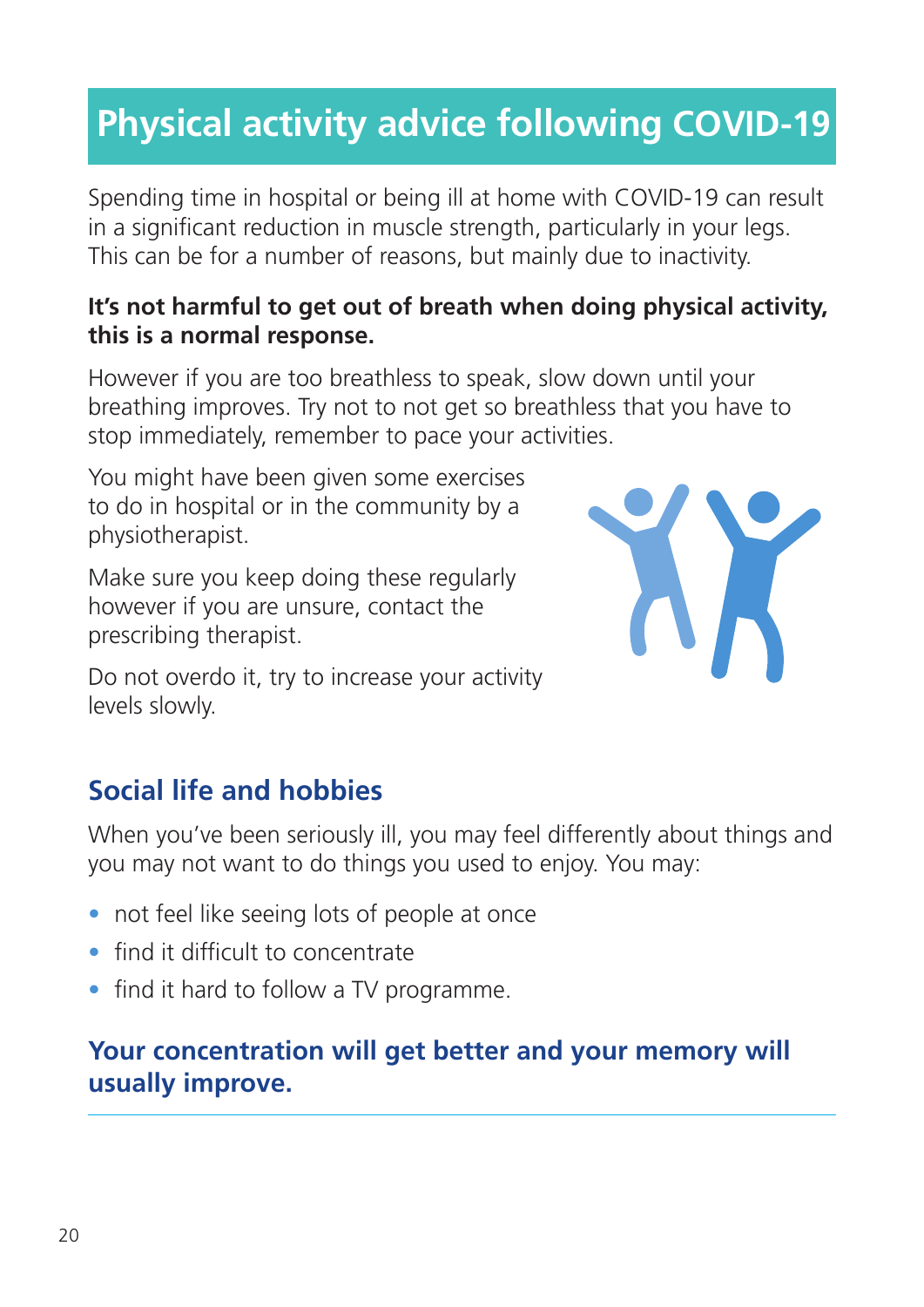### **Breathlessness scale**

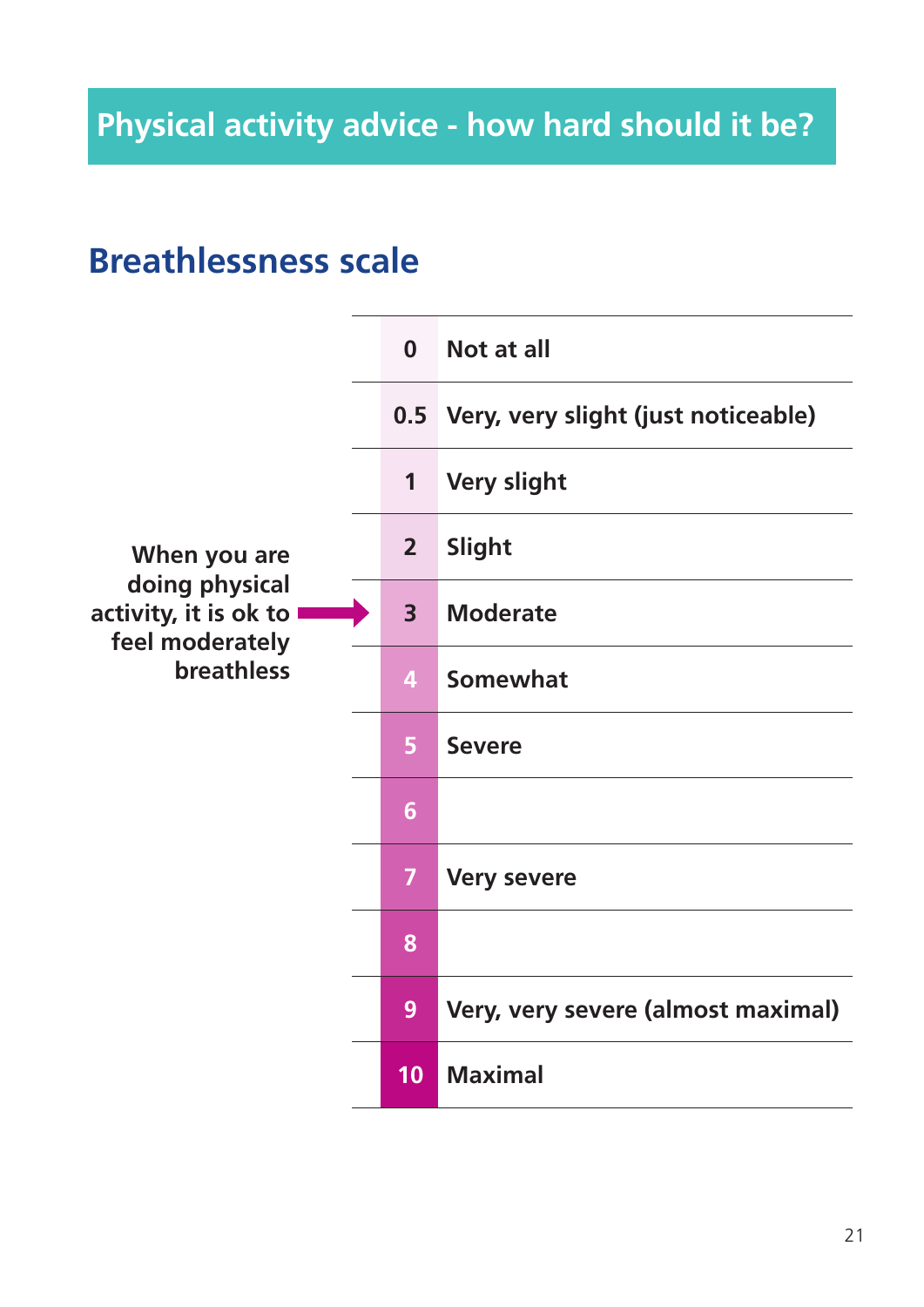## **Smoking and COVID-19**

- Smoking tobacco products increase your risk of infection due to the harm caused to your immune system and lungs.
- Smoking is linked with poorer outcomes in COVID-19.
- Its never too late to stop.
- By stopping you can see benefits within 24 hours.

**Smokefree Hackney** continues to support people with stopping smoking by telephone and medication via a pharmacy. If you would like information on how to stop call: **08000 469946**



### **Support for patients and families post COVID-19**

Asthma UK and The British Lung Foundation - have set up a support hub to provide information and dedicated support for people who have been diagnosed with COVID-19 and their family members.

This can be accessed at: [www.post-covid.org.uk/](https://www.post-covid.org.uk/)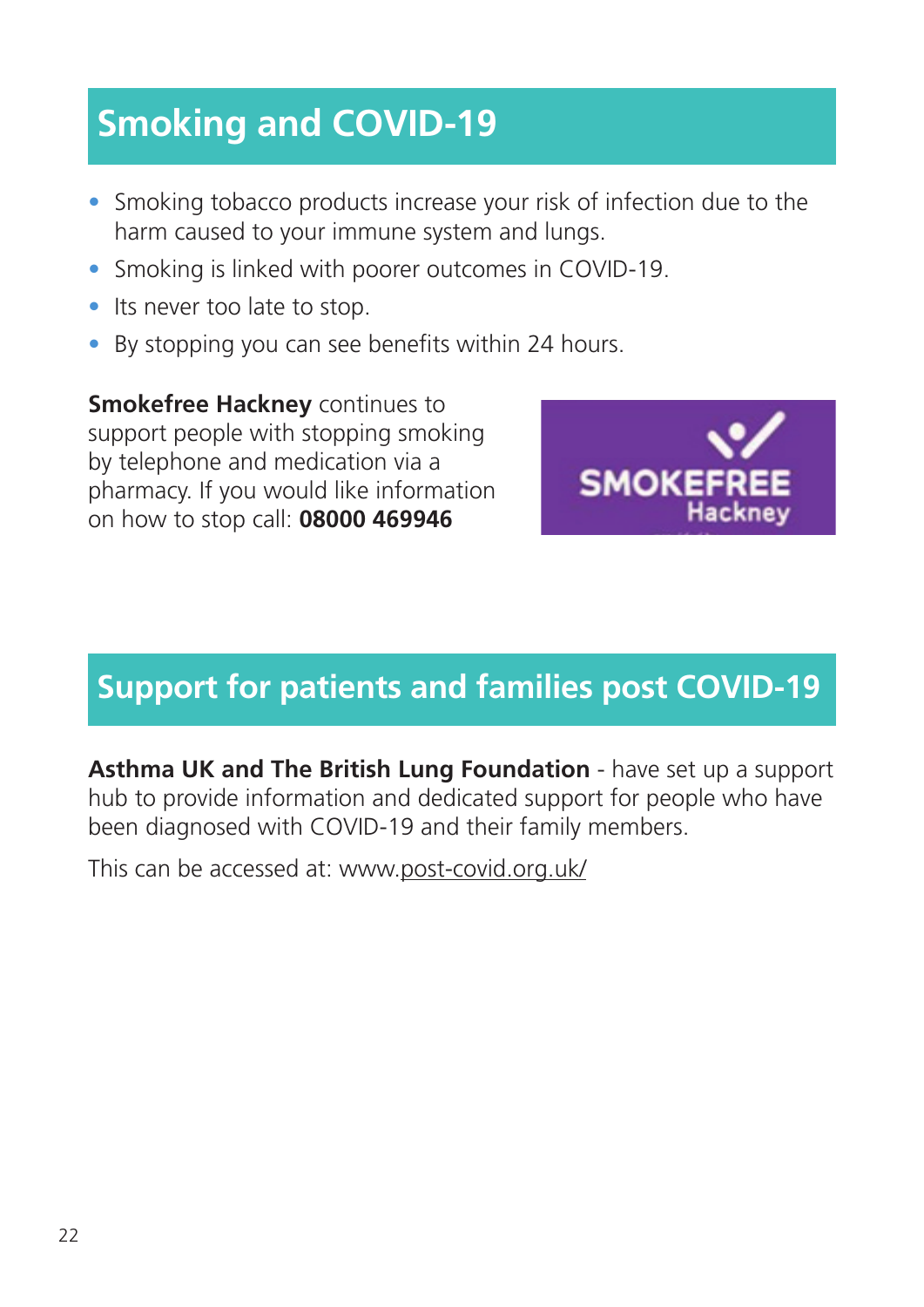### **What to do if my symptoms do not improve**

The length of time that it takes to recover from COVID-19 varies from person to person, for some it will be days, others weeks or months.

The more severe your symptoms, the longer it might take for you to return to what is normal for you.

If however after 6-8 weeks, you are still experiencing symptoms, please contact your GP for further review .

### **Getting psychological support**

Feeling anxious or low in mood is very normal when recovering from COVID-19. You can discuss this with your family and friends or GP if you feel able too.

However, if it feels like it is going on too long or you are finding it hard to cope, you can refer yourself for talking therapy with a trained professional by visiting the website below and completing an online referral form: www.[talkchanges.org.uk/](https://talkchanges.org.uk/)



**If you need urgent help,** City & Hackney have a crisis helpline that remains open 24 hours a day. Please ring them on 020 8432 8020 if you are worried that you might harm yourself or someone else.

**This help is also available for your family or carers, who may experience anxiety, depression or acute stress reactions following your diagnosis and recovery of COVID-19.**